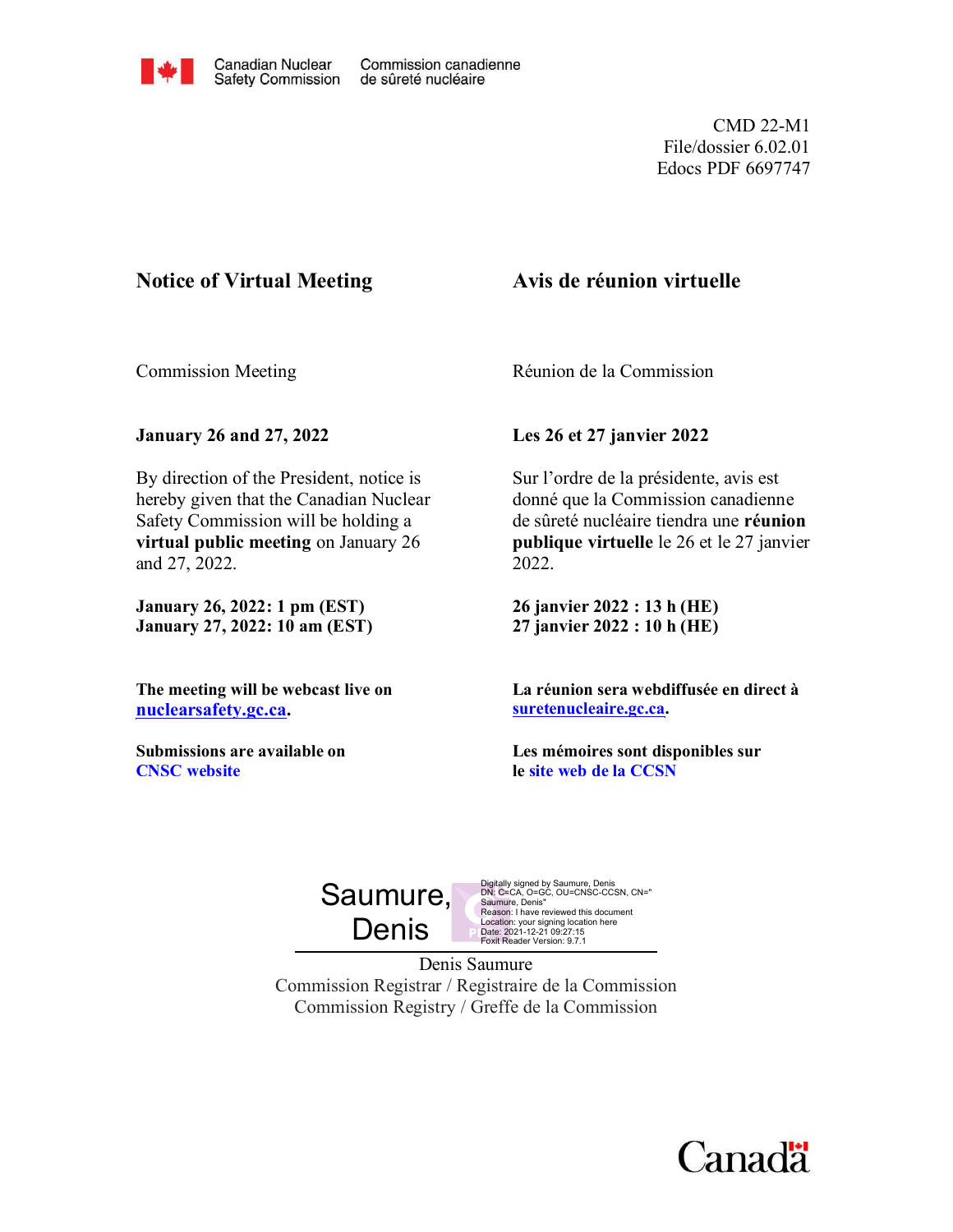#### **ITEMS ON THE AGENDA To be confirmed**

#### **January 26, 2022: 1 P.M. (EST)**

- Approval of the Agenda
- Approval of the Minutes of the November 23 and 25, 2021 Commission Meeting
- Updates on items from previous Commission proceedings:
	- o Update on the assessment of the relevance of the inclusion of radionuclides as a chemical of mutual concern under Annex 3 of the Canada-United States Great Lakes Water Quality Agreement (Action item #19575)
- Event Initial Reports, if any
- Status Report on Power Reactors
- Presentation by CNSC staff on Potassium Iodide Pill Working Group – Phase I Report

#### **January 27, 2022: 10** A.M. **(EST)**

• Presentation by Atomic Energy of Canada Limited and the Canadian Nuclear Laboratories: *Discussion on the Future of the Chalk River Laboratories*

#### **ITEMS À** L'ORDRE D**U JOUR À confirmer**

#### **Le 26 janvier 2022 : 13 h (HE)**

- Approbation de l'ordre du jour
- Approbation du procès-verbal de la réunion de la Commission du 23 et 25 novembre 2021
- Mises à jour sur des sujets découlant de séances précédentes de la Commission :
	- o Mise à jour au sujet de l'évaluation de la pertinence d'ajouter les radionucléides comme produits chimiques sources de préoccupations mutuelles à l'annexe 3 de l'Accord Canada – États-Unis relatif à la qualité de l'eau dans les Grands Lacs (Suivi # 19575)
- Rapports initiaux d'événements, s'il y a lieu
- Rapport d'étape sur les centrales nucléaires
- Présentation par le personnel de la CCSN pour le Groupe de travail sur les comprimés d'iodure de potassium – Rapport de la phase I

#### **Le 27 janvier 2022 : 10 h (HE)**

• Présentation par Énergie atomique du Canada limitée et les Laboratoires Nucléaires Canadiens : *Discussion au sujet du futur des Laboratoires de Chalk River*